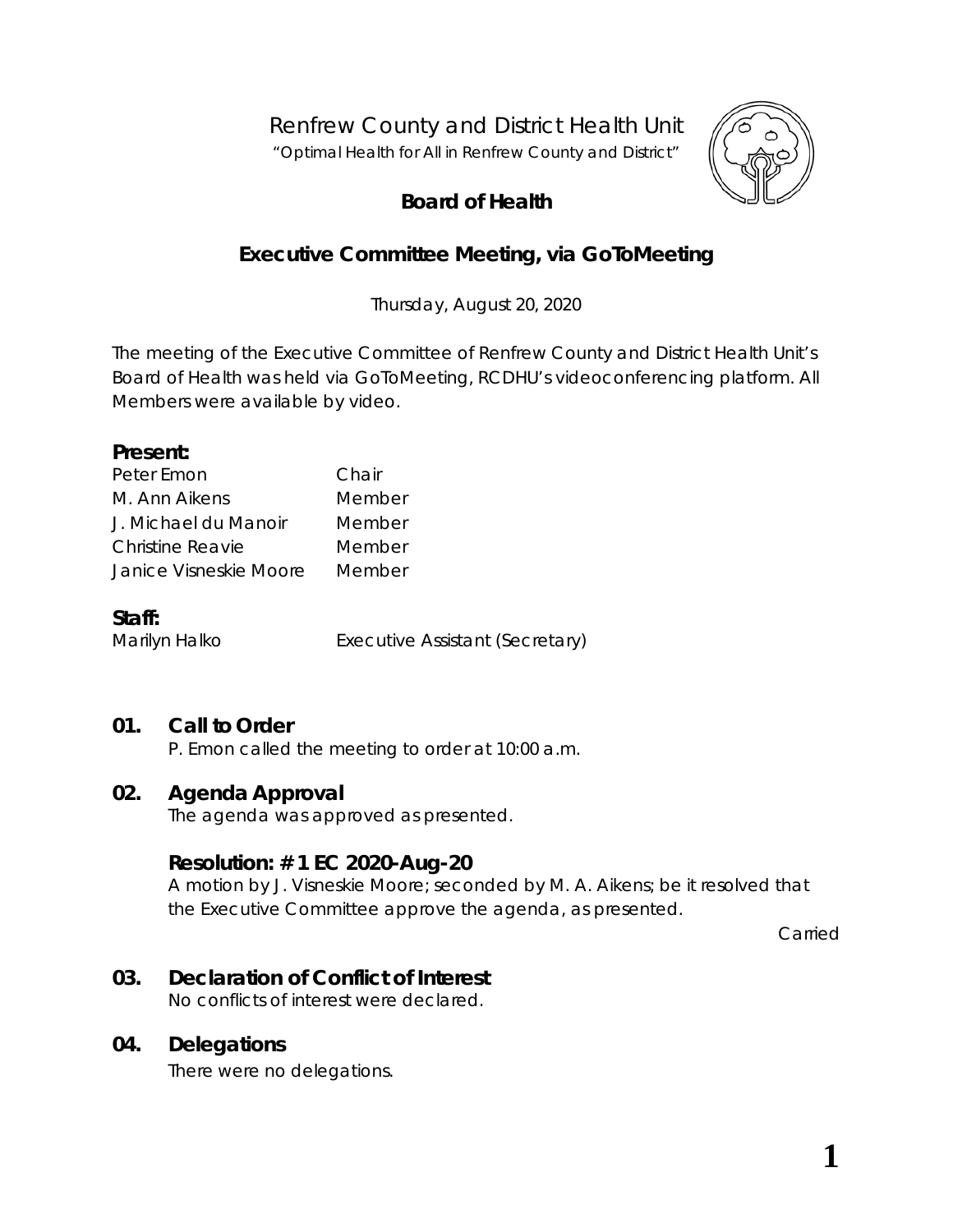## **05. Minutes of Previous Meeting (Approval)**

a. Approval of the meeting minutes from the Executive Committee meeting held on Thursday, July 23, 2020, as amended.

Amend by including the following information under 01 b.—Staff Report *A recommendation that the information in the Acting Medical Officer of Health Report to the Board—May 26, 2020, be updated and presented at the Regular Board meeting scheduled for September 29, 2020.*

*It was further recommended when staff are presenting financial reports and assorted ministry reports to committee or board that the reporting be generated with content and structure from other reports already existing. Extracting the information from those documents, sharing sections in the body of the report, rather than develop new reporting tools.*

## **Resolution: # 2 EC 2020-Aug-20**

A motion by C. Reavie; seconded by; be it resolved that the Executive Committee approve the meeting minutes for Thursday, July 23, 2020, as amended.

Carried

At. 10:15 a.m., Dr. Jonathan Fitzsimon and Karen Simpson joined the GoToMeeting.

#### **06. Business Arising**

a. Renfrew County Virtual Triage Assessment Centre—presentation—A Health Partners Collaborative Renfrew County Virtual Triage Assessment Centre (RC VTAC) is a unique 24/7 health care service, available to the residents of Renfrew County and District.

The following information—*A Health Partners Collaborative*—was presented to the Committee by: Dr. Jonathan Fitzsimon, Clinical Coordinator, RC VTAC, Family Physician and Chief of Medicine, Arnprior and District Hospital; Karen Simpson, Executive Director, Arnprior and District Family Health Team; and Eric Hanna, President and Chief Executive Officer, Arnprior Regional Health.

The PowerPoint presentation is linked here—*[A Health Partners](https://www.rcdhu.com/wp-content/uploads/2020/12/06.-RCVTAC-Public-Health-Presentation-2020-Aug-20.pdf)  [Collaboration.](https://www.rcdhu.com/wp-content/uploads/2020/12/06.-RCVTAC-Public-Health-Presentation-2020-Aug-20.pdf)*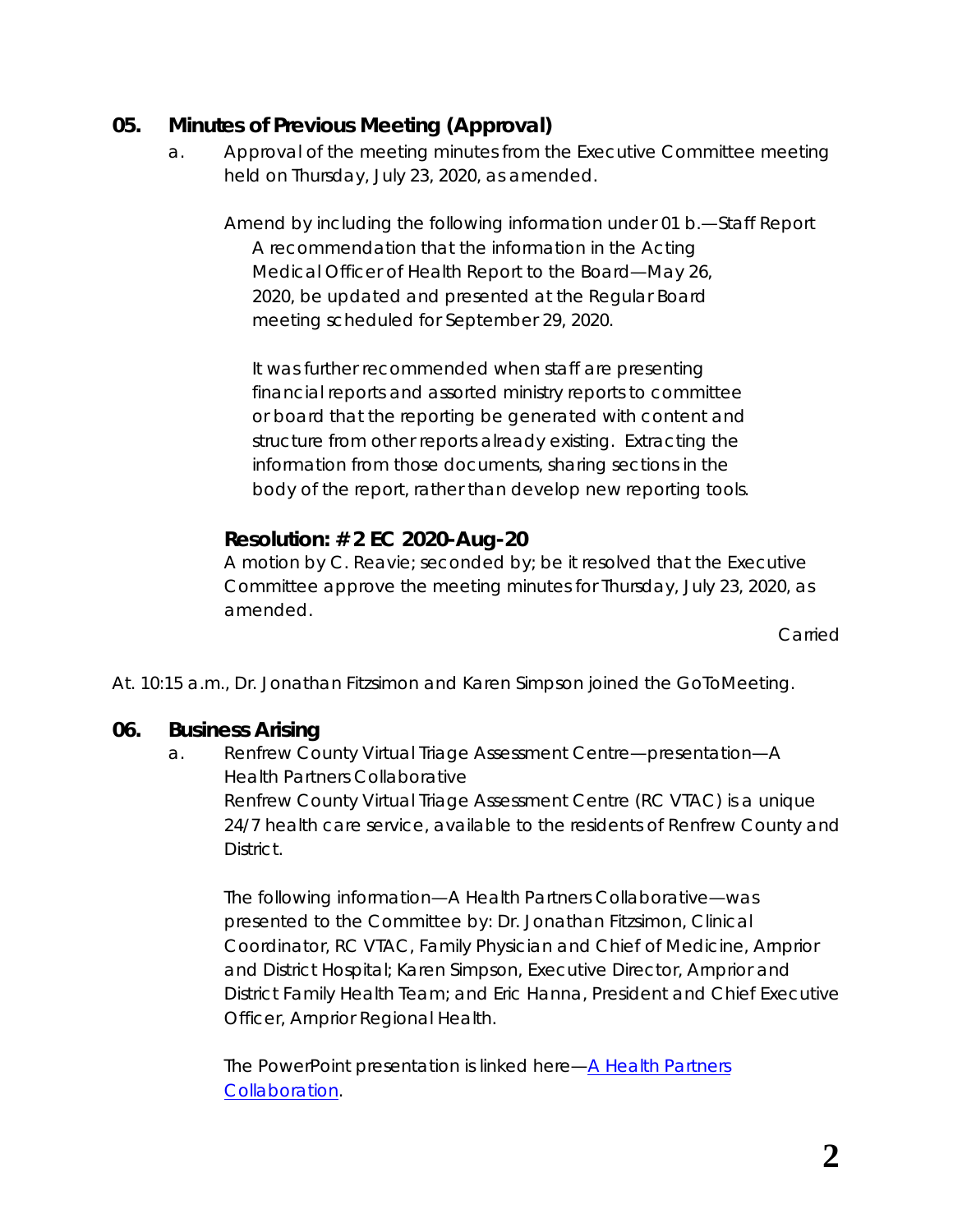**Slide One**

# **RENFREW COUNTY VIRTUAL TRIAGE AND ASSESSMENT CENTRE (RC VTAC)** A HEALTH PARTNERS COLLABORATIVE



# **Slide Two—RC VTAC Partners**

RC VTAC provides healthcare services to residents of Renfrew County and District 24/7 because of the collaborative efforts of these healthcare partners:

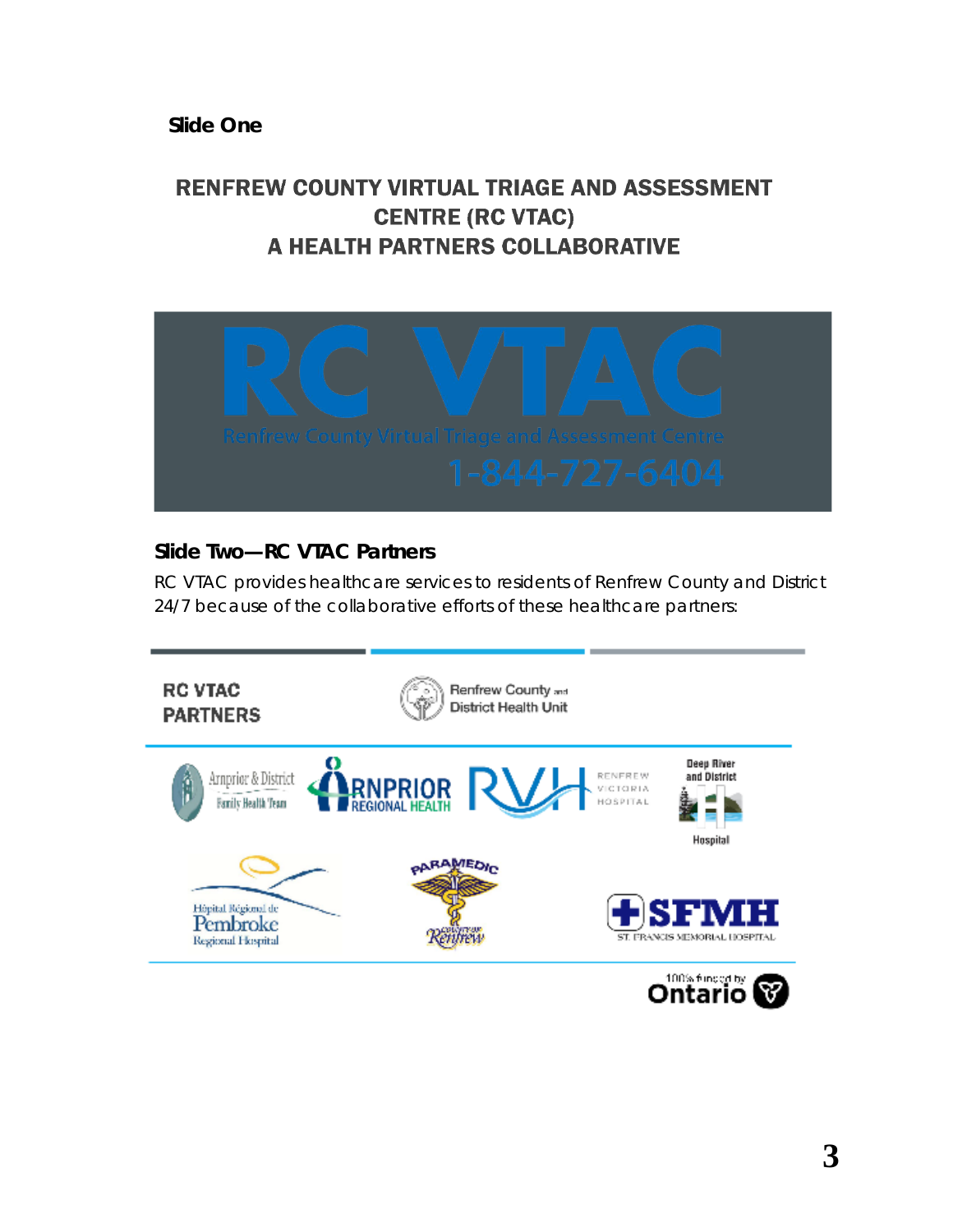#### **Slide Three—RC VTAC Background:**

- Hospitals, Public Health, Paramedics and Primary Care sites in Renfrew County. supported by Ontario Health East, funded by the Province of Ontario collaborated to establish a Virtual Triage and Assessment Centre for Renfrew County.
- The County of Renfrew, like municipalities across Eastern Ontario are challenged by geography and distributed population settlement patterns. The Township of South Algonquin, in the District of Nipissing has been included in the scope of RC VTAC service delivery.
- This model of a Virtual Triage and Assessment Centre has been developed to meet the challenges of this unique sub-urban and rural geography with an aim of addressing the needs related to assessment and testing for COVID-19, reducing the incidence of unnecessary/or avoidable presentation to local hospitals, particularly for individuals without a family doctor or who cannot access their family doctor, reducing 911 Paramedic Service utilization and reduced Paramedic transportation of persons to hospital and to.

#### **Slide Four—RC VTAC Purpose:**

How it currently works: Where a resident of Renfrew County does not have a primary care provider (i.e., unattached patient) or is unable to reach their primary health care provider RC VTAC has:

- 1. Established a "virtual centre" promoting the use of a "one number to call" for virtual triage, assessment and treatment options from health care practitioners and support staff. Service is available 24/7.
- 2. Serves residents of Renfrew County and South Algonquin who have acute/episodic primary care needs so that they can be assessed and guided on how to best receive care dependent on their needs. It does not replace the need for individuals to have a primary care physician to meet all their health care needs.
- 3. Placed a special emphasis on supporting persons exhibiting symptoms of COVID-19, attached and unattached to a primary care provider, with the goal of safely managing their care needs in the community, triaging their acuity and managing a range of care needs and options.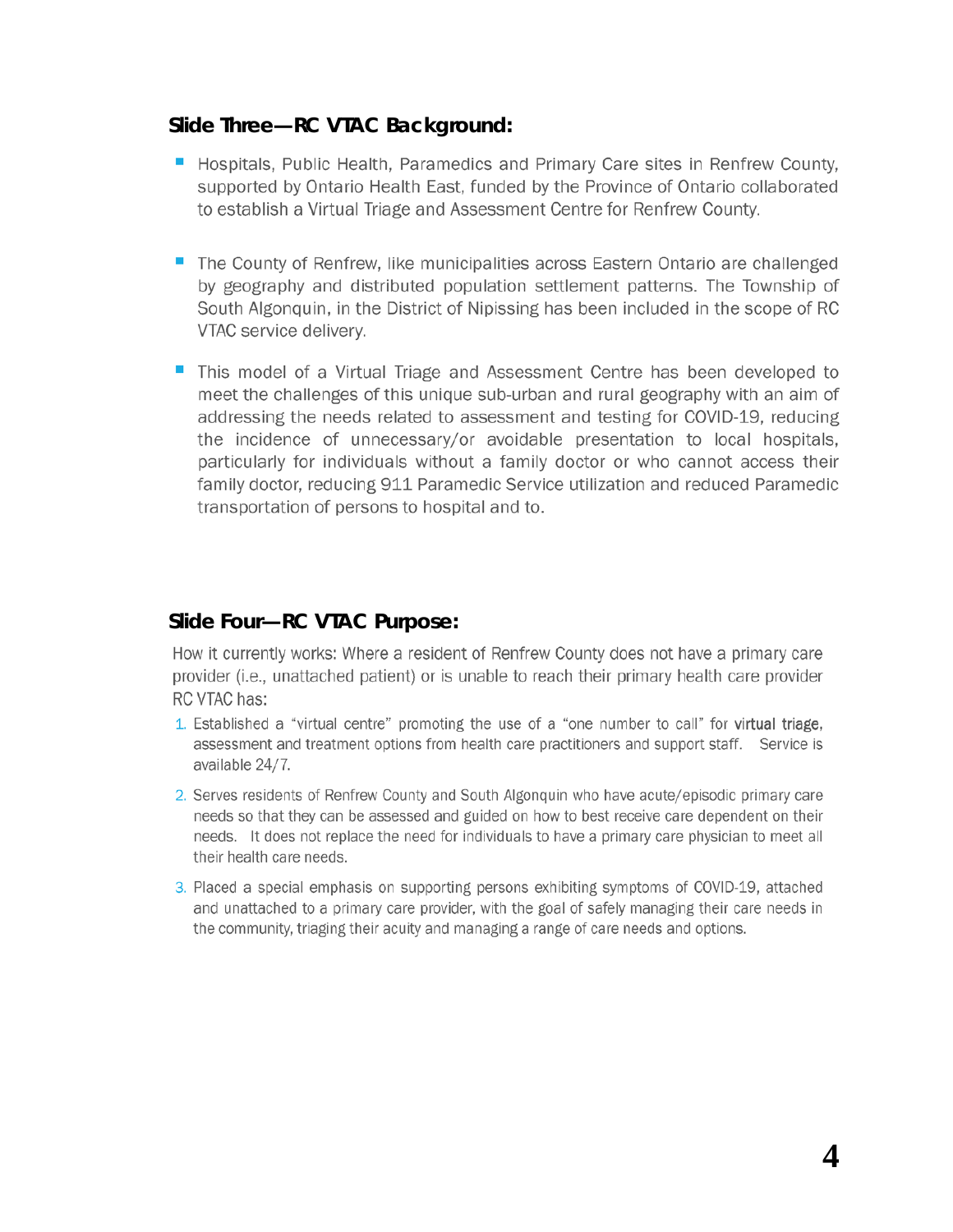# **Slide Five—RC VTAC provides the means for Primary Care Physicians and Community Paramedics to assess patients using the following modalities:**

- Patient registration, system navigation and COVID testing requisitions prepared over the phone.
- Phone and/or video visit with patient with a Primary Care Physician and family health team support.
- In-home assessment and diagnostic testing completed by Community Paramedics for patients who require further interventions and / or ongoing monitoring.
- Remote monitoring and alerting may be established by Community Paramedics for patients who require additional supports to safely remain in the home. Physician support and consultation provided, as needed, for patients being remote monitored.
- Referrals may be made to the Acute Primary Care Service of the RC VTAC, Public Health or other community agency as required ie Family Health Team, Mental Health services, 211, Nurse Practitioners, Regional Geriatric Program & Palliative Care Team integration.
- Provide a barrier free solution that ensures timely access to acute/episodic primary care for all residents of Renfrew County. This service also provides 24/7 consultation between primary care physicians and paramedics to provide appropriate patients better care options at home.
- Minimizes the use of PPE or swabs in traditional settings such as a static assessment centre while still providing hands on care, assessment and continuous remote monitoring where warranted.



#### **Slide Six—Health Sector Coordination Tables—COVID-19**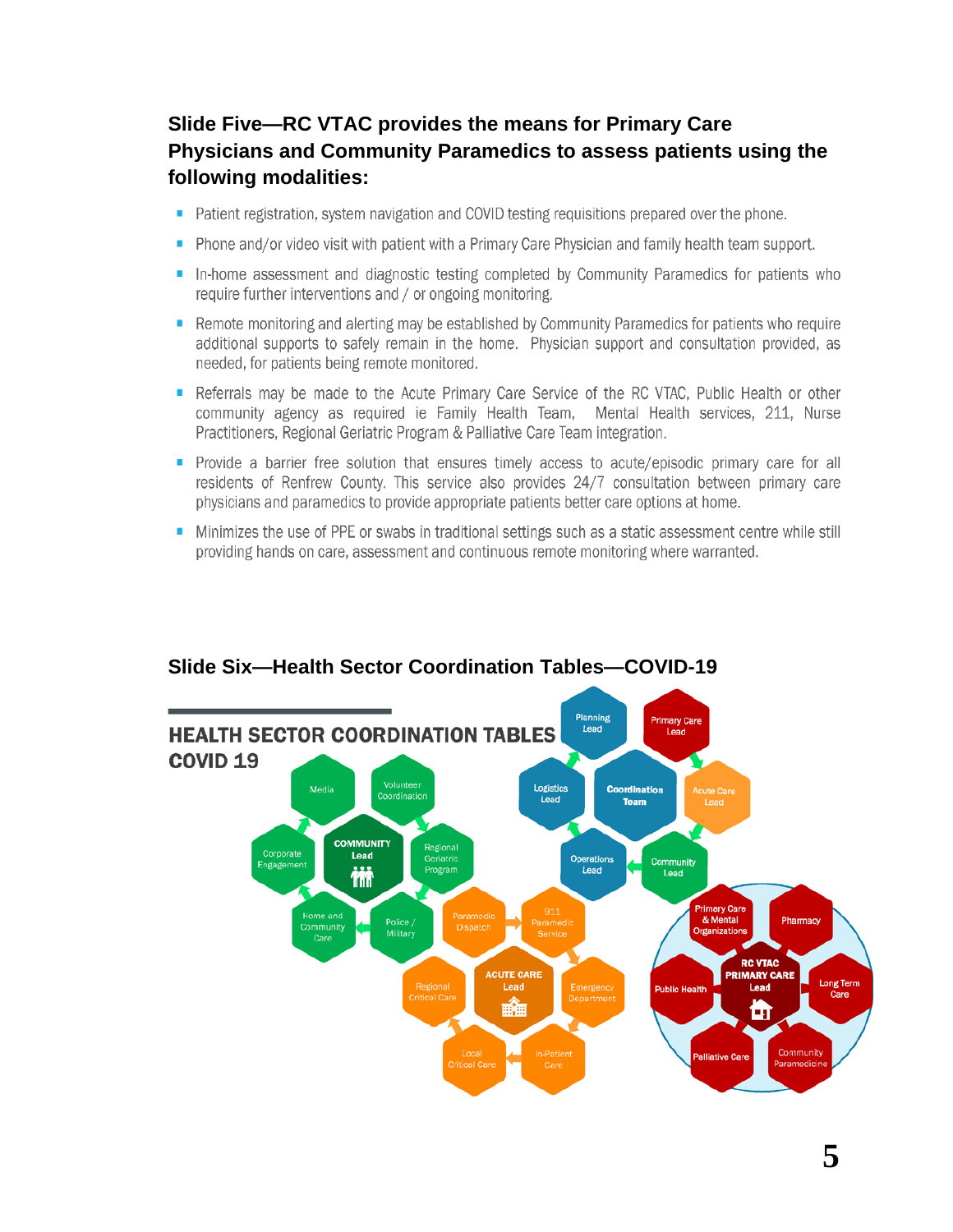

## **Slide Seven—RC VTAC—Flow Chart for Care**

Eric Hanna joined the GoToMeeting.



# **Slide Eight—RC VTAC Patient Flow**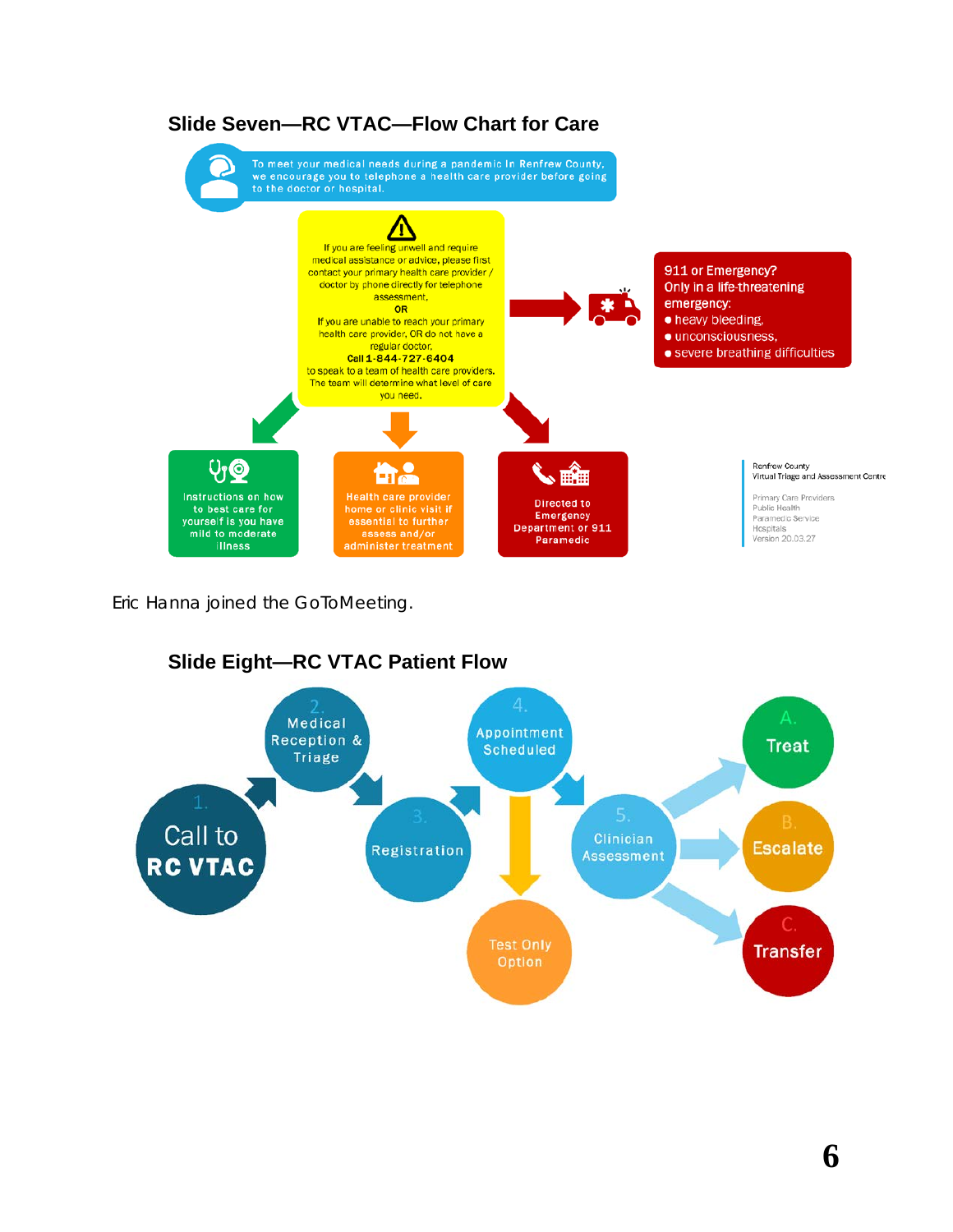### **Slide Nine—RC VTAC key design components**

- Medical Secretaries - Triage / Registration (paid hourly rate through Assessment Centre funding)
- Primary Care Physicians Clinical Management / Referring Physician (Sessional Fee OHIP Payment)
- Community Paramedics Clinical Assessment, Swabbing, Testing, Remote Monitoring, Consultation
- Family Health Team Professionals / Community Agencies provide support as requested by the Physician

All services are provided remotely or through mobile in-community to support a scalable, nimble and distributed model of care that is barrier free.

K. Simpson elaborated on the Dashboard located on the RC VTAC website [https://rcvtac.ca/.](https://rcvtac.ca/)



## **Slide Ten—RC VTAC Dashboard**

The presenters answered the Committee's questions.

K. Simpson explained there is a scroll down at the far side of the *VTAC Patient by Location (Renfrew County and South Algonquin)* that identifies more communities e. g. Deep River, not visible on Slide Ten.

In addition, this article about RC VTAC was included in the meeting materials— *[Providing 24/7 healthcare for all during the COVID-19 pandemic](http://portal.rcdhu.com/board/wp-content/uploads/2020/08/RC-VTAC-College-of-Physicians-of-Canada.pdf)*. The document was published in 2020 by The College of Physicians of Canada.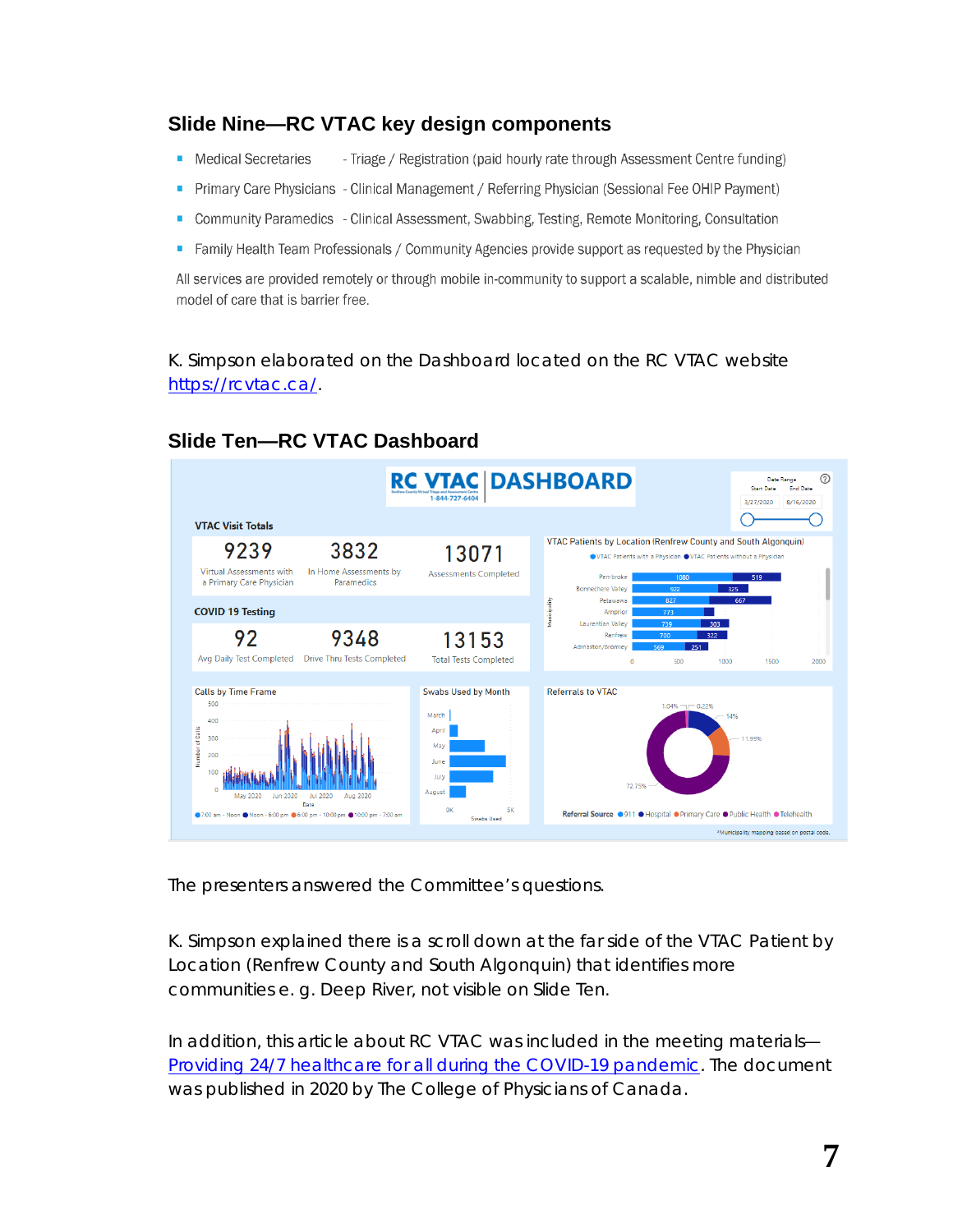b. School Reopening

Renfrew County and District Health Unit has been working collaboratively with education partners in Renfrew County and District to reopen schools safely for the upcoming school year. Recommendations continue to evolve and change every day.

Dr. Cushman said that RCDHU needs to dampen down on COVID-19 popup sites and concentrate on school openings.

RCDHU will assign nurses to schools throughout Renfrew County and **District.** 

Residents of Renfrew County and District need to continue to use the following COVID-19 preventative measures by:

- wearing a mask or face covering while in an enclosed public space or when a two metre distance cannot be maintained, with those outside a person's social circle
- washing hands frequently
- practicing physical distancing, staying two metres apart even in gatherings.

RCDHU will need the help of municipalities to get the message out, through marketing, about continued vigilance.

## **07. Correspondence**

There was no correspondence.

#### **08. Staff Reports**

There were no staff reports.

## **09. Board Committee Reports**

There were no Board Committee Reports.

#### **10. By-Laws**

There were no by-laws.

#### **11. New Business**

a. Consultation with Ottawa Public Health It was recommended that Chair Janice Visneskie Moore write a letter to Chair Keith Egli to resume communication with Ottawa Public Health